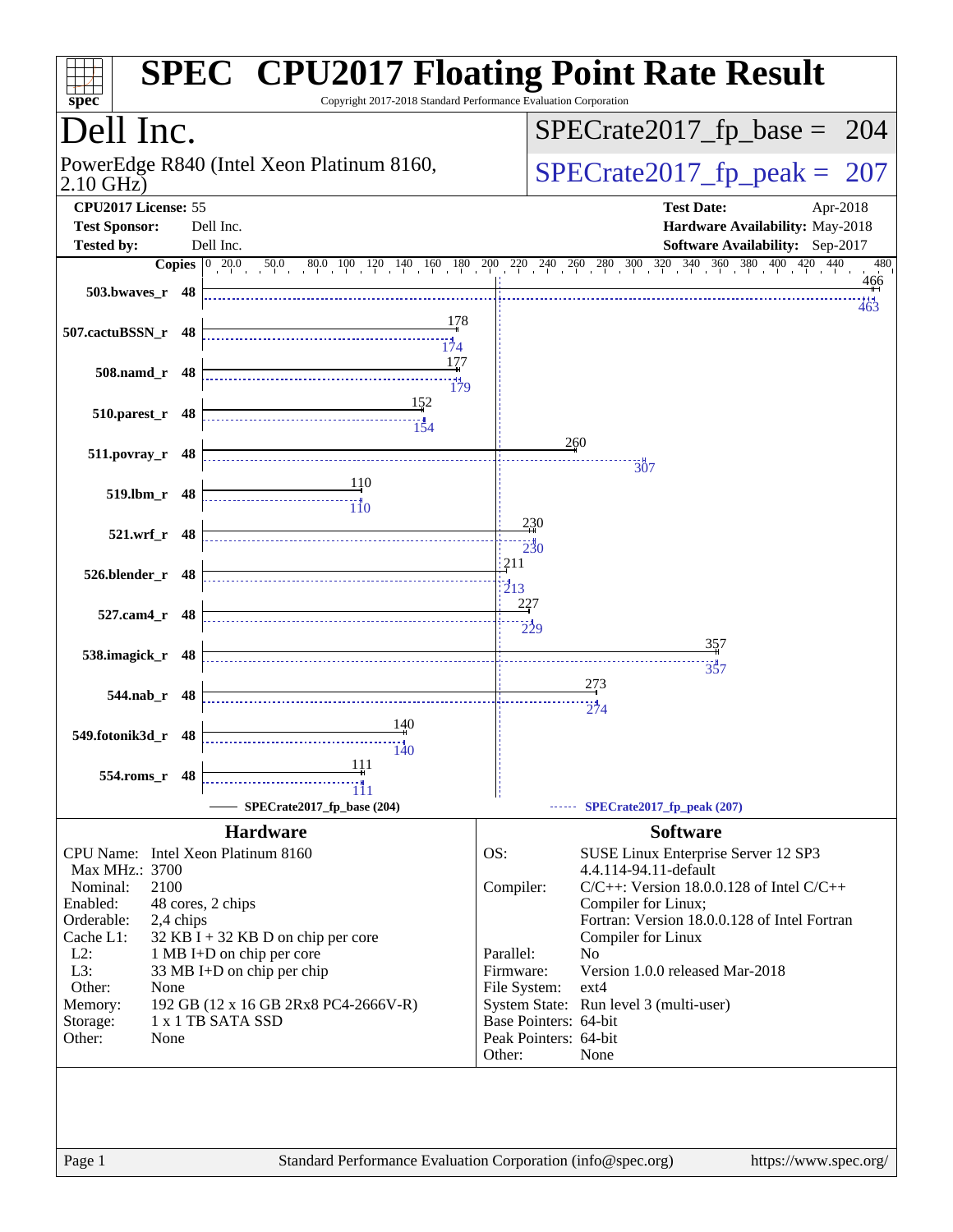

Copyright 2017-2018 Standard Performance Evaluation Corporation

## Dell Inc.

2.10 GHz) PowerEdge R840 (Intel Xeon Platinum 8160,  $\vert$  [SPECrate2017\\_fp\\_peak =](http://www.spec.org/auto/cpu2017/Docs/result-fields.html#SPECrate2017fppeak) 207

[SPECrate2017\\_fp\\_base =](http://www.spec.org/auto/cpu2017/Docs/result-fields.html#SPECrate2017fpbase) 204

**[CPU2017 License:](http://www.spec.org/auto/cpu2017/Docs/result-fields.html#CPU2017License)** 55 **[Test Date:](http://www.spec.org/auto/cpu2017/Docs/result-fields.html#TestDate)** Apr-2018 **[Test Sponsor:](http://www.spec.org/auto/cpu2017/Docs/result-fields.html#TestSponsor)** Dell Inc. **[Hardware Availability:](http://www.spec.org/auto/cpu2017/Docs/result-fields.html#HardwareAvailability)** May-2018 **[Tested by:](http://www.spec.org/auto/cpu2017/Docs/result-fields.html#Testedby)** Dell Inc. **[Software Availability:](http://www.spec.org/auto/cpu2017/Docs/result-fields.html#SoftwareAvailability)** Sep-2017

#### **[Results Table](http://www.spec.org/auto/cpu2017/Docs/result-fields.html#ResultsTable)**

|                  |                                 |                |            | <b>Base</b>    |       |                |       |               |                |              | <b>Peak</b>    |              |                |              |  |
|------------------|---------------------------------|----------------|------------|----------------|-------|----------------|-------|---------------|----------------|--------------|----------------|--------------|----------------|--------------|--|
| <b>Benchmark</b> | <b>Copies</b>                   | <b>Seconds</b> | Ratio      | <b>Seconds</b> | Ratio | <b>Seconds</b> | Ratio | <b>Copies</b> | <b>Seconds</b> | <b>Ratio</b> | <b>Seconds</b> | <b>Ratio</b> | <b>Seconds</b> | <b>Ratio</b> |  |
| 503.bwaves r     | 48                              | 1032           | 466        | 1034           | 466   | 1023           | 470   | 48            | 1031           | 467          | 1047           | 460          | 1039           | 463          |  |
| 507.cactuBSSN r  | 48                              | 342            | 178        | 342            | 178   | 345            | 176   | 48            | 350            | 174          | 350            | 174          | 350            | 174          |  |
| $508$ .namd $r$  | 48                              | 258            | 177        | 255            | 179   | 259            | 176   | 48            | 254            | 179          | 254            | 179          | 259            | 176          |  |
| 510.parest_r     | 48                              | 824            | 152        | 819            | 153   | 825            | 152   | 48            | 814            | 154          | 816            | 154          | 817            | 154          |  |
| 511.povray_r     | 48                              | 432            | 260        | 431            | 260   | 433            | 259   | 48            | 366            | 306          | 364            | 308          | 364            | 307          |  |
| 519.1bm r        | 48                              | 457            | 111        | 460            | 110   | 460            | 110   | 48            | 462            | <b>110</b>   | 463            | 109          | 458            | 110          |  |
| $521$ .wrf r     | 48                              | 465            | 231        | 468            | 230   | 473            | 227   | 48            | 465            | 231          | 468            | 230          | 468            | 230          |  |
| 526.blender r    | 48                              | 346            | 211        | 346            | 211   | 346            | 211   | 48            | 343            | 213          | 344            | 213          | 343            | 213          |  |
| 527.cam4_r       | 48                              | 371            | 226        | 370            | 227   | 370            | 227   | 48            | 366            | 230          | 366            | 229          | 367            | 229          |  |
| 538.imagick_r    | 48                              | 333            | 358        | 334            | 357   | 334            | 357   | 48            | 334            | 357          | 334            | 357          | 333            | 358          |  |
| $544$ .nab_r     | 48                              | 295            | 274        | 295            | 273   | 295            | 273   | 48            | 295            | 274          | 294            | 274          | 294            | 275          |  |
| 549.fotonik3d r  | 48                              | 1337           | 140        | 1339           | 140   | 1325           | 141   | 48            | 1336           | 140          | 1337           | 140          | 1331           | 141          |  |
| $554$ .roms $r$  | 48                              | 688            | <b>111</b> | 679            | 112   | 693            | 110   | 48            | 692            | 110          | 684            | 111          | 684            | 112          |  |
|                  | $SPECrate2017$ fp base =<br>204 |                |            |                |       |                |       |               |                |              |                |              |                |              |  |

**[SPECrate2017\\_fp\\_peak =](http://www.spec.org/auto/cpu2017/Docs/result-fields.html#SPECrate2017fppeak) 207**

Results appear in the [order in which they were run](http://www.spec.org/auto/cpu2017/Docs/result-fields.html#RunOrder). Bold underlined text [indicates a median measurement](http://www.spec.org/auto/cpu2017/Docs/result-fields.html#Median).

#### **[Submit Notes](http://www.spec.org/auto/cpu2017/Docs/result-fields.html#SubmitNotes)**

 The numactl mechanism was used to bind copies to processors. The config file option 'submit' was used to generate numactl commands to bind each copy to a specific processor. For details, please see the config file.

#### **[Operating System Notes](http://www.spec.org/auto/cpu2017/Docs/result-fields.html#OperatingSystemNotes)**

Stack size set to unlimited using "ulimit -s unlimited"

#### **[General Notes](http://www.spec.org/auto/cpu2017/Docs/result-fields.html#GeneralNotes)**

Environment variables set by runcpu before the start of the run: LD\_LIBRARY\_PATH = "/root/cpu2017/lib/ia32:/root/cpu2017/lib/intel64:/root/cpu2017/je5.0.1-32:/root/cpu2017/je5.0.1-64"

 Binaries compiled on a system with 1x Intel Core i7-4790 CPU + 32GB RAM memory using Redhat Enterprise Linux 7.4

 Yes: The test sponsor attests, as of date of publication, that CVE-2017-5754 (Meltdown) is mitigated in the system as tested and documented.

 Yes: The test sponsor attests, as of date of publication, that CVE-2017-5753 (Spectre variant 1) is mitigated in the system as tested and documented.

 Yes: The test sponsor attests, as of date of publication, that CVE-2017-5715 (Spectre variant 2) is mitigated in the system as tested and documented.

Transparent Huge Pages enabled by default

**(Continued on next page)**

|  | Page 2 | Standard Performance Evaluation Corporation (info@spec.org) | https://www.spec.org/ |
|--|--------|-------------------------------------------------------------|-----------------------|
|--|--------|-------------------------------------------------------------|-----------------------|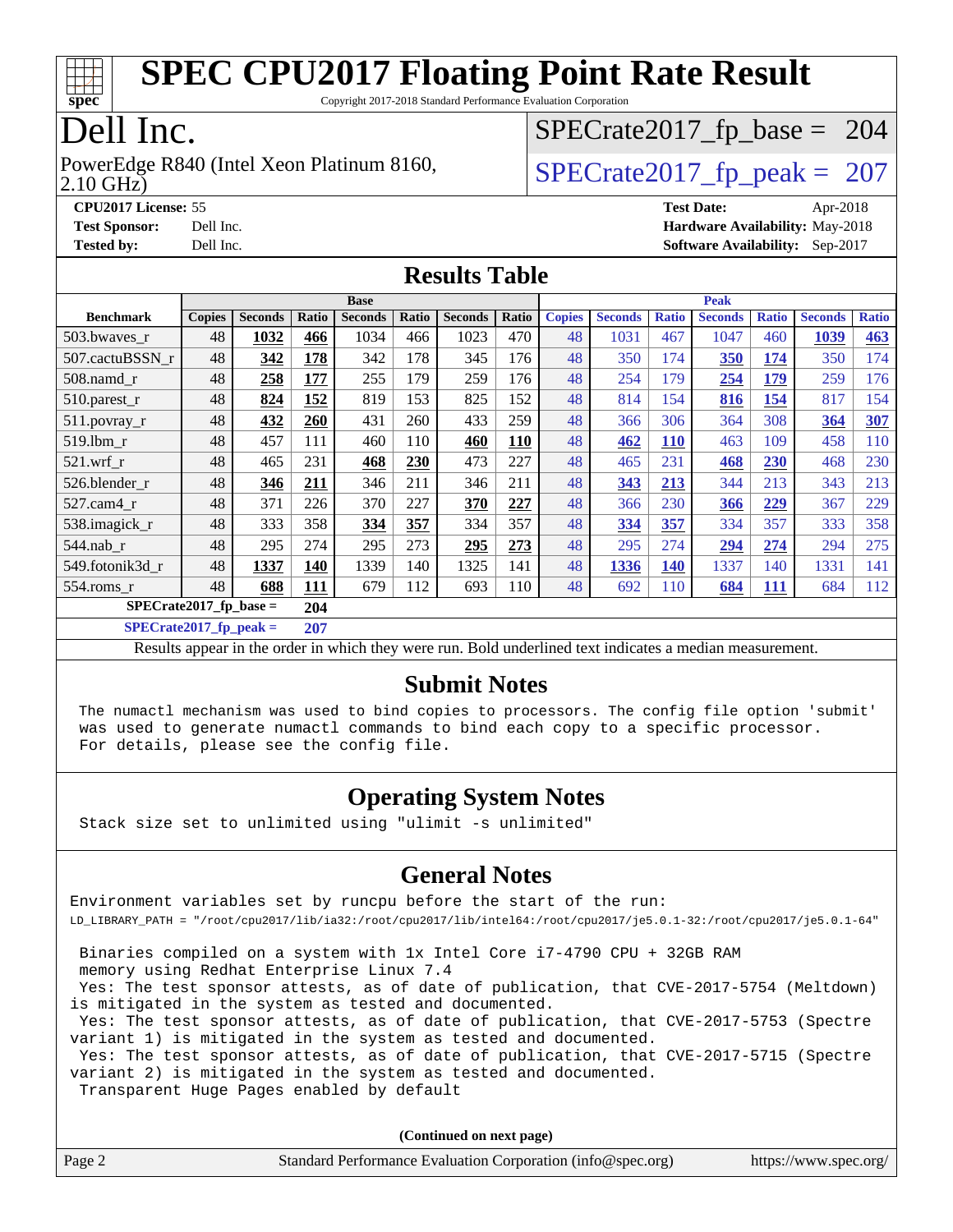

Copyright 2017-2018 Standard Performance Evaluation Corporation

## Dell Inc.

2.10 GHz) PowerEdge R840 (Intel Xeon Platinum 8160,  $\vert$  [SPECrate2017\\_fp\\_peak =](http://www.spec.org/auto/cpu2017/Docs/result-fields.html#SPECrate2017fppeak) 207

[SPECrate2017\\_fp\\_base =](http://www.spec.org/auto/cpu2017/Docs/result-fields.html#SPECrate2017fpbase) 204

**[Tested by:](http://www.spec.org/auto/cpu2017/Docs/result-fields.html#Testedby)** Dell Inc. **[Software Availability:](http://www.spec.org/auto/cpu2017/Docs/result-fields.html#SoftwareAvailability)** Sep-2017

**[CPU2017 License:](http://www.spec.org/auto/cpu2017/Docs/result-fields.html#CPU2017License)** 55 **[Test Date:](http://www.spec.org/auto/cpu2017/Docs/result-fields.html#TestDate)** Apr-2018 **[Test Sponsor:](http://www.spec.org/auto/cpu2017/Docs/result-fields.html#TestSponsor)** Dell Inc. **[Hardware Availability:](http://www.spec.org/auto/cpu2017/Docs/result-fields.html#HardwareAvailability)** May-2018

#### **[General Notes \(Continued\)](http://www.spec.org/auto/cpu2017/Docs/result-fields.html#GeneralNotes)**

 Prior to runcpu invocation Filesystem page cache synced and cleared with: sync; echo 3> /proc/sys/vm/drop\_caches runcpu command invoked through numactl i.e.: numactl --interleave=all runcpu <etc>

#### **[Platform Notes](http://www.spec.org/auto/cpu2017/Docs/result-fields.html#PlatformNotes)**

 BIOS settings: Sub NUMA Cluster disabled Virtualization Technology disabled System Profile set to Custom CPU Performance set to Maximum Performance C States set to Autonomous C1E disabled Uncore Frequency set to Dynamic Energy Efficiency Policy set to Performance Memory Patrol Scrub disabled Logical Processor disabled CPU Interconnect Bus Link Power Management disabled PCI ASPM L1 Link Power Management disabled Sysinfo program /root/cpu2017/bin/sysinfo Rev: r5797 of 2017-06-14 96c45e4568ad54c135fd618bcc091c0f running on linux-cgqy Sun Apr 1 17:18:06 2018 SUT (System Under Test) info as seen by some common utilities. For more information on this section, see <https://www.spec.org/cpu2017/Docs/config.html#sysinfo> From /proc/cpuinfo model name : Intel(R) Xeon(R) Platinum 8160 CPU @ 2.10GHz 2 "physical id"s (chips) 48 "processors" cores, siblings (Caution: counting these is hw and system dependent. The following excerpts from /proc/cpuinfo might not be reliable. Use with caution.) cpu cores : 24 siblings : 24 physical 0: cores 0 1 2 3 4 5 8 9 10 11 12 13 16 17 18 19 20 21 24 25 26 27 28 29 physical 1: cores 0 1 2 3 4 5 8 9 10 11 12 13 16 17 18 19 20 21 24 25 26 27 28 29 From lscpu: Architecture: x86\_64 CPU op-mode(s): 32-bit, 64-bit Byte Order: Little Endian  $CPU(s):$  48 On-line CPU(s) list: 0-47 **(Continued on next page)**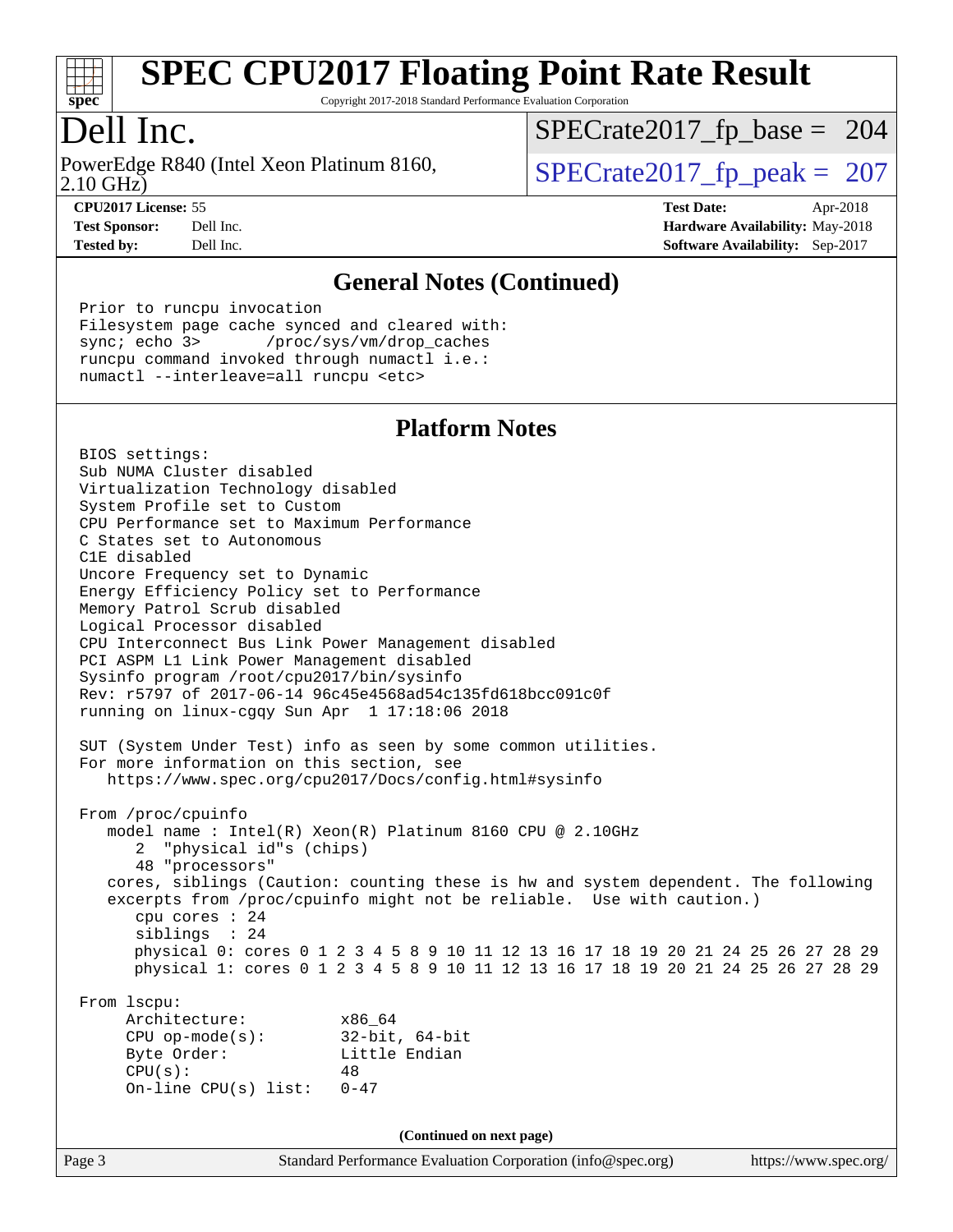

Copyright 2017-2018 Standard Performance Evaluation Corporation

## Dell Inc.

2.10 GHz) PowerEdge R840 (Intel Xeon Platinum 8160,  $\text{SPECrate2017\_fp\_peak} = 207$ 

[SPECrate2017\\_fp\\_base =](http://www.spec.org/auto/cpu2017/Docs/result-fields.html#SPECrate2017fpbase) 204

**[Tested by:](http://www.spec.org/auto/cpu2017/Docs/result-fields.html#Testedby)** Dell Inc. **[Software Availability:](http://www.spec.org/auto/cpu2017/Docs/result-fields.html#SoftwareAvailability)** Sep-2017

**[CPU2017 License:](http://www.spec.org/auto/cpu2017/Docs/result-fields.html#CPU2017License)** 55 **[Test Date:](http://www.spec.org/auto/cpu2017/Docs/result-fields.html#TestDate)** Apr-2018 **[Test Sponsor:](http://www.spec.org/auto/cpu2017/Docs/result-fields.html#TestSponsor)** Dell Inc. **[Hardware Availability:](http://www.spec.org/auto/cpu2017/Docs/result-fields.html#HardwareAvailability)** May-2018

#### **[Platform Notes \(Continued\)](http://www.spec.org/auto/cpu2017/Docs/result-fields.html#PlatformNotes)**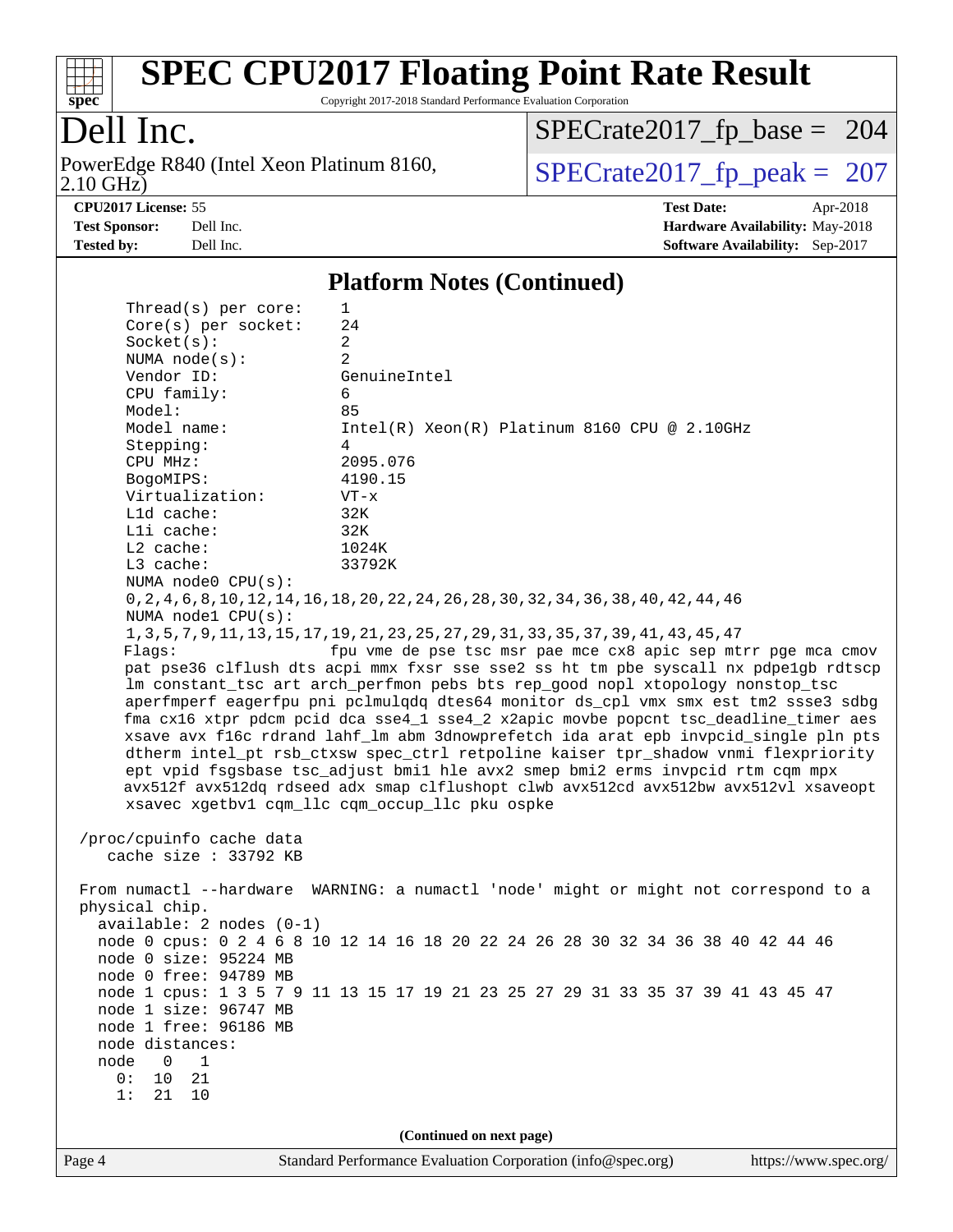

Copyright 2017-2018 Standard Performance Evaluation Corporation

### Dell Inc.

2.10 GHz) PowerEdge R840 (Intel Xeon Platinum 8160,  $\vert$  [SPECrate2017\\_fp\\_peak =](http://www.spec.org/auto/cpu2017/Docs/result-fields.html#SPECrate2017fppeak) 207

[SPECrate2017\\_fp\\_base =](http://www.spec.org/auto/cpu2017/Docs/result-fields.html#SPECrate2017fpbase) 204

**[CPU2017 License:](http://www.spec.org/auto/cpu2017/Docs/result-fields.html#CPU2017License)** 55 **[Test Date:](http://www.spec.org/auto/cpu2017/Docs/result-fields.html#TestDate)** Apr-2018

**[Test Sponsor:](http://www.spec.org/auto/cpu2017/Docs/result-fields.html#TestSponsor)** Dell Inc. **[Hardware Availability:](http://www.spec.org/auto/cpu2017/Docs/result-fields.html#HardwareAvailability)** May-2018 **[Tested by:](http://www.spec.org/auto/cpu2017/Docs/result-fields.html#Testedby)** Dell Inc. **[Software Availability:](http://www.spec.org/auto/cpu2017/Docs/result-fields.html#SoftwareAvailability)** Sep-2017

#### **[Platform Notes \(Continued\)](http://www.spec.org/auto/cpu2017/Docs/result-fields.html#PlatformNotes)**

 From /proc/meminfo MemTotal: 196579996 kB HugePages\_Total: 0 Hugepagesize: 2048 kB /usr/bin/lsb\_release -d SUSE Linux Enterprise Server 12 SP3 From /etc/\*release\* /etc/\*version\* SuSE-release: SUSE Linux Enterprise Server 12 (x86\_64) VERSION = 12 PATCHLEVEL = 3 # This file is deprecated and will be removed in a future service pack or release. # Please check /etc/os-release for details about this release. os-release: NAME="SLES" VERSION="12-SP3" VERSION\_ID="12.3" PRETTY\_NAME="SUSE Linux Enterprise Server 12 SP3" ID="sles" ANSI\_COLOR="0;32" CPE\_NAME="cpe:/o:suse:sles:12:sp3" uname -a: Linux linux-cgqy 4.4.114-94.11-default #1 SMP Thu Feb 1 19:28:26 UTC 2018 (4309ff9) x86\_64 x86\_64 x86\_64 GNU/Linux run-level 3 Apr 1 17:15 SPEC is set to: /root/cpu2017 Filesystem Type Size Used Avail Use% Mounted on /dev/sda3 ext4 155G 19G 135G 13% / Additional information from dmidecode follows. WARNING: Use caution when you interpret this section. The 'dmidecode' program reads system data which is "intended to allow hardware to be accurately determined", but the intent may not be met, as there are frequent changes to hardware, firmware, and the "DMTF SMBIOS" standard. BIOS Dell Inc. 1.0.0 03/20/2018 Memory: 5x 002C00B3002C 18ASF2G72PDZ-2G6D1 16 GB 2 rank 2666 1x 00AD00B300AD HMA82GR7AFR8N-VK 16 GB 2 rank 2666 4x 00AD063200AD HMA82GR7AFR8N-VK 16 GB 2 rank 2666 2x 00CE063200CE M393A2K43BB1-CTD 16 GB 2 rank 2666 36x Not Specified Not Specified **(Continued on next page)**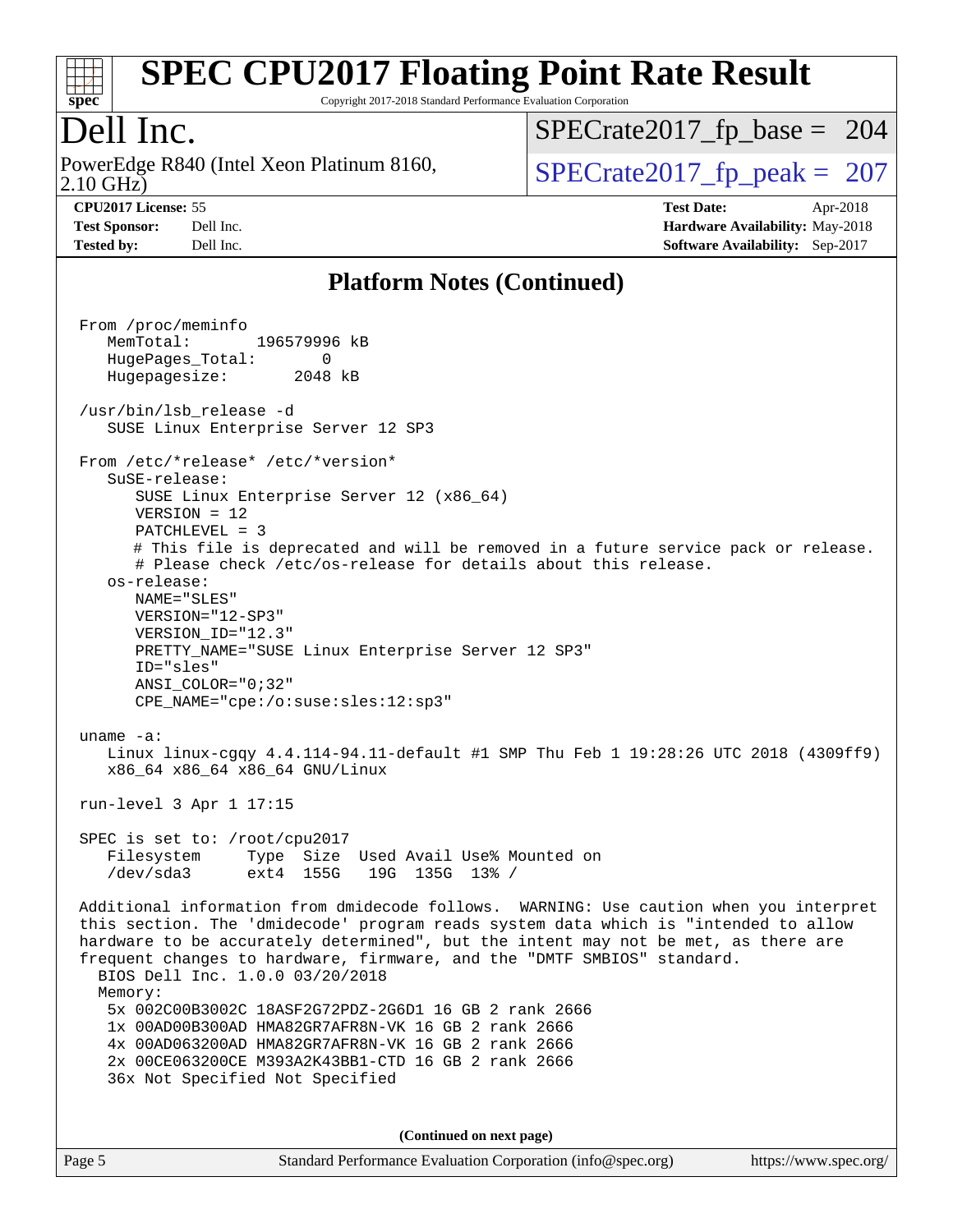

Copyright 2017-2018 Standard Performance Evaluation Corporation

### Dell Inc.

2.10 GHz) PowerEdge R840 (Intel Xeon Platinum 8160,  $\text{SPECrate2017\_fp\_peak} = 207$ 

[SPECrate2017\\_fp\\_base =](http://www.spec.org/auto/cpu2017/Docs/result-fields.html#SPECrate2017fpbase) 204

**[CPU2017 License:](http://www.spec.org/auto/cpu2017/Docs/result-fields.html#CPU2017License)** 55 **[Test Date:](http://www.spec.org/auto/cpu2017/Docs/result-fields.html#TestDate)** Apr-2018 **[Test Sponsor:](http://www.spec.org/auto/cpu2017/Docs/result-fields.html#TestSponsor)** Dell Inc. **[Hardware Availability:](http://www.spec.org/auto/cpu2017/Docs/result-fields.html#HardwareAvailability)** May-2018 **[Tested by:](http://www.spec.org/auto/cpu2017/Docs/result-fields.html#Testedby)** Dell Inc. **[Software Availability:](http://www.spec.org/auto/cpu2017/Docs/result-fields.html#SoftwareAvailability)** Sep-2017

#### **[Platform Notes \(Continued\)](http://www.spec.org/auto/cpu2017/Docs/result-fields.html#PlatformNotes)**

(End of data from sysinfo program)

#### **[Compiler Version Notes](http://www.spec.org/auto/cpu2017/Docs/result-fields.html#CompilerVersionNotes)**

| Standard Performance Evaluation Corporation (info@spec.org)<br>https://www.spec.org/<br>Page 6                             |
|----------------------------------------------------------------------------------------------------------------------------|
| (Continued on next page)                                                                                                   |
| icpc (ICC) 18.0.0 20170811<br>Copyright (C) 1985-2017 Intel Corporation. All rights reserved.                              |
| 511.povray_r(peak) 526.blender_r(peak)<br>CC                                                                               |
| Copyright (C) 1985-2017 Intel Corporation. All rights reserved.                                                            |
| icpc (ICC) 18.0.0 20170811<br>Copyright (C) 1985-2017 Intel Corporation. All rights reserved.<br>icc (ICC) 18.0.0 20170811 |
| CC 511.povray_r(base) 526.blender_r(base)                                                                                  |
| icpc (ICC) 18.0.0 20170811<br>Copyright (C) 1985-2017 Intel Corporation. All rights reserved.                              |
| CXXC 508.namd_r(peak) 510.parest_r(peak)                                                                                   |
| icpc (ICC) 18.0.0 20170811<br>Copyright (C) 1985-2017 Intel Corporation. All rights reserved.                              |
| CXXC 508.namd_r(base) 510.parest_r(base)                                                                                   |
| icc (ICC) 18.0.0 20170811<br>Copyright (C) 1985-2017 Intel Corporation. All rights reserved.                               |
| 519.1bm_r(peak) 544.nab_r(peak)<br>CC                                                                                      |
| icc (ICC) 18.0.0 20170811<br>Copyright (C) 1985-2017 Intel Corporation. All rights reserved.                               |
| CC 519.1bm_r(base) 538.imagick_r(base, peak) 544.nab_r(base)<br>---------------------------------                          |
|                                                                                                                            |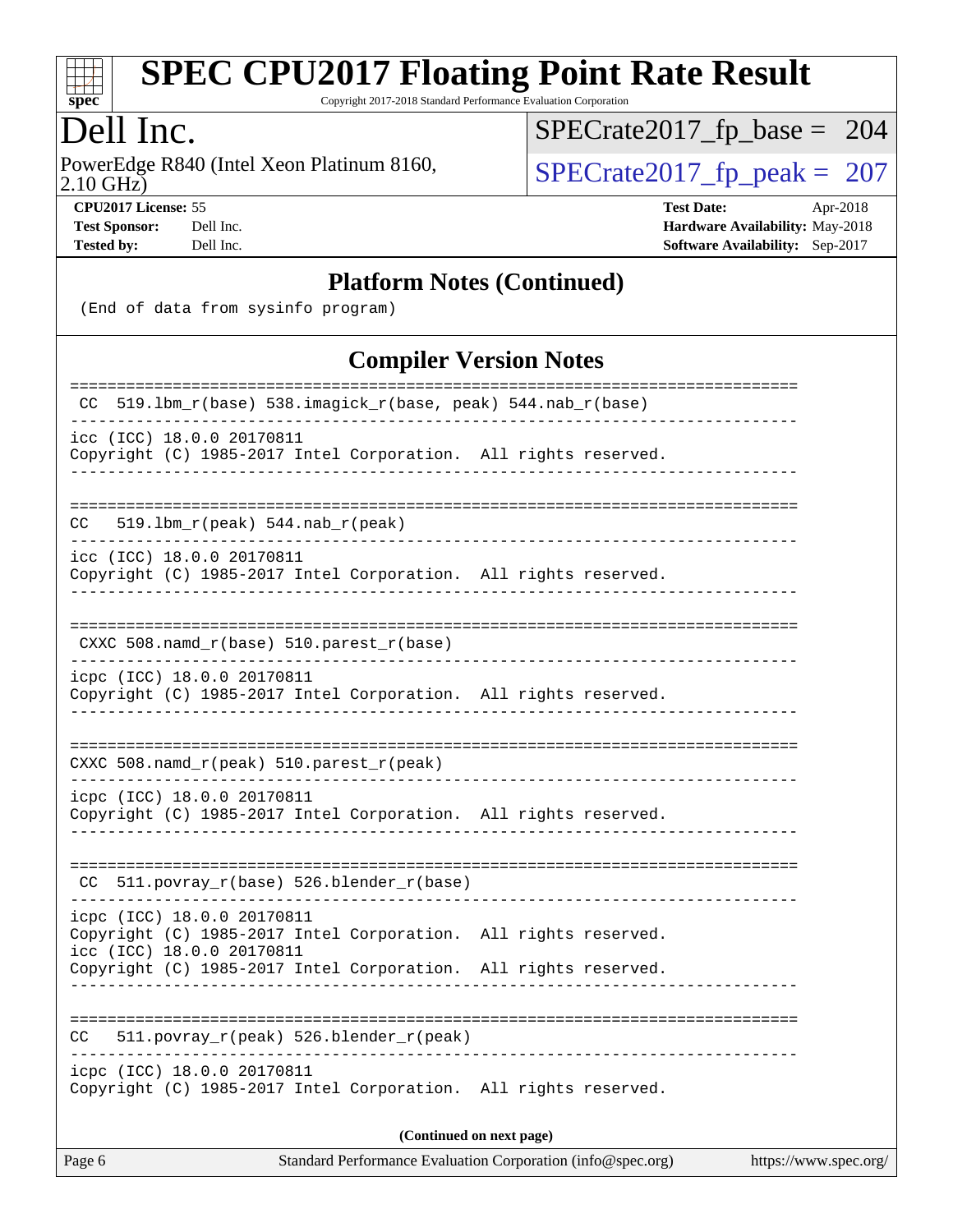

Copyright 2017-2018 Standard Performance Evaluation Corporation

### Dell Inc.

2.10 GHz) PowerEdge R840 (Intel Xeon Platinum 8160,  $\text{SPECrate2017\_fp\_peak} = 207$ 

[SPECrate2017\\_fp\\_base =](http://www.spec.org/auto/cpu2017/Docs/result-fields.html#SPECrate2017fpbase) 204

**[CPU2017 License:](http://www.spec.org/auto/cpu2017/Docs/result-fields.html#CPU2017License)** 55 **[Test Date:](http://www.spec.org/auto/cpu2017/Docs/result-fields.html#TestDate)** Apr-2018 **[Test Sponsor:](http://www.spec.org/auto/cpu2017/Docs/result-fields.html#TestSponsor)** Dell Inc. **[Hardware Availability:](http://www.spec.org/auto/cpu2017/Docs/result-fields.html#HardwareAvailability)** May-2018 **[Tested by:](http://www.spec.org/auto/cpu2017/Docs/result-fields.html#Testedby)** Dell Inc. **[Software Availability:](http://www.spec.org/auto/cpu2017/Docs/result-fields.html#SoftwareAvailability)** Sep-2017

#### **[Compiler Version Notes \(Continued\)](http://www.spec.org/auto/cpu2017/Docs/result-fields.html#CompilerVersionNotes)**

| ifort (IFORT) 18.0.0 20170811<br>Copyright (C) 1985-2017 Intel Corporation. All rights reserved.<br>icc (ICC) 18.0.0 20170811<br>Copyright (C) 1985-2017 Intel Corporation. |                            | All rights reserved.                                                                                           |
|-----------------------------------------------------------------------------------------------------------------------------------------------------------------------------|----------------------------|----------------------------------------------------------------------------------------------------------------|
|                                                                                                                                                                             |                            |                                                                                                                |
| $521.wrf_r(base) 527.cam4_r(base)$<br>CC.                                                                                                                                   |                            |                                                                                                                |
| ifort (IFORT) 18.0.0 20170811<br>Copyright (C) 1985-2017 Intel Corporation. All rights reserved.                                                                            |                            |                                                                                                                |
| 554.roms_r(peak)<br>FC                                                                                                                                                      |                            |                                                                                                                |
| ifort (IFORT) 18.0.0 20170811<br>Copyright (C) 1985-2017 Intel Corporation. All rights reserved.                                                                            |                            |                                                                                                                |
|                                                                                                                                                                             |                            | FC 503.bwaves_r(base, peak) 549.fotonik3d_r(base, peak) 554.roms_r(base)<br>__________________________________ |
| ifort (IFORT) 18.0.0 20170811<br>Copyright (C) 1985-2017 Intel Corporation. All rights reserved.                                                                            | ______________             |                                                                                                                |
| icc (ICC) 18.0.0 20170811<br>Copyright (C) 1985-2017 Intel Corporation. All rights reserved.                                                                                |                            |                                                                                                                |
| icpc (ICC) 18.0.0 20170811<br>Copyright (C) 1985-2017 Intel Corporation. All rights reserved.                                                                               |                            |                                                                                                                |
| FC 507.cactuBSSN_r(peak)                                                                                                                                                    |                            |                                                                                                                |
| Copyright (C) 1985-2017 Intel Corporation. All rights reserved.                                                                                                             |                            |                                                                                                                |
| icc (ICC) 18.0.0 20170811<br>Copyright (C) 1985-2017 Intel Corporation. All rights reserved.<br>ifort (IFORT) 18.0.0 20170811                                               |                            |                                                                                                                |
| icpc (ICC) 18.0.0 20170811<br>Copyright (C) 1985-2017 Intel Corporation. All rights reserved.                                                                               |                            |                                                                                                                |
| FC 507.cactuBSSN r(base)                                                                                                                                                    |                            |                                                                                                                |
|                                                                                                                                                                             | __________________________ |                                                                                                                |
| Copyright (C) 1985-2017 Intel Corporation. All rights reserved.                                                                                                             |                            |                                                                                                                |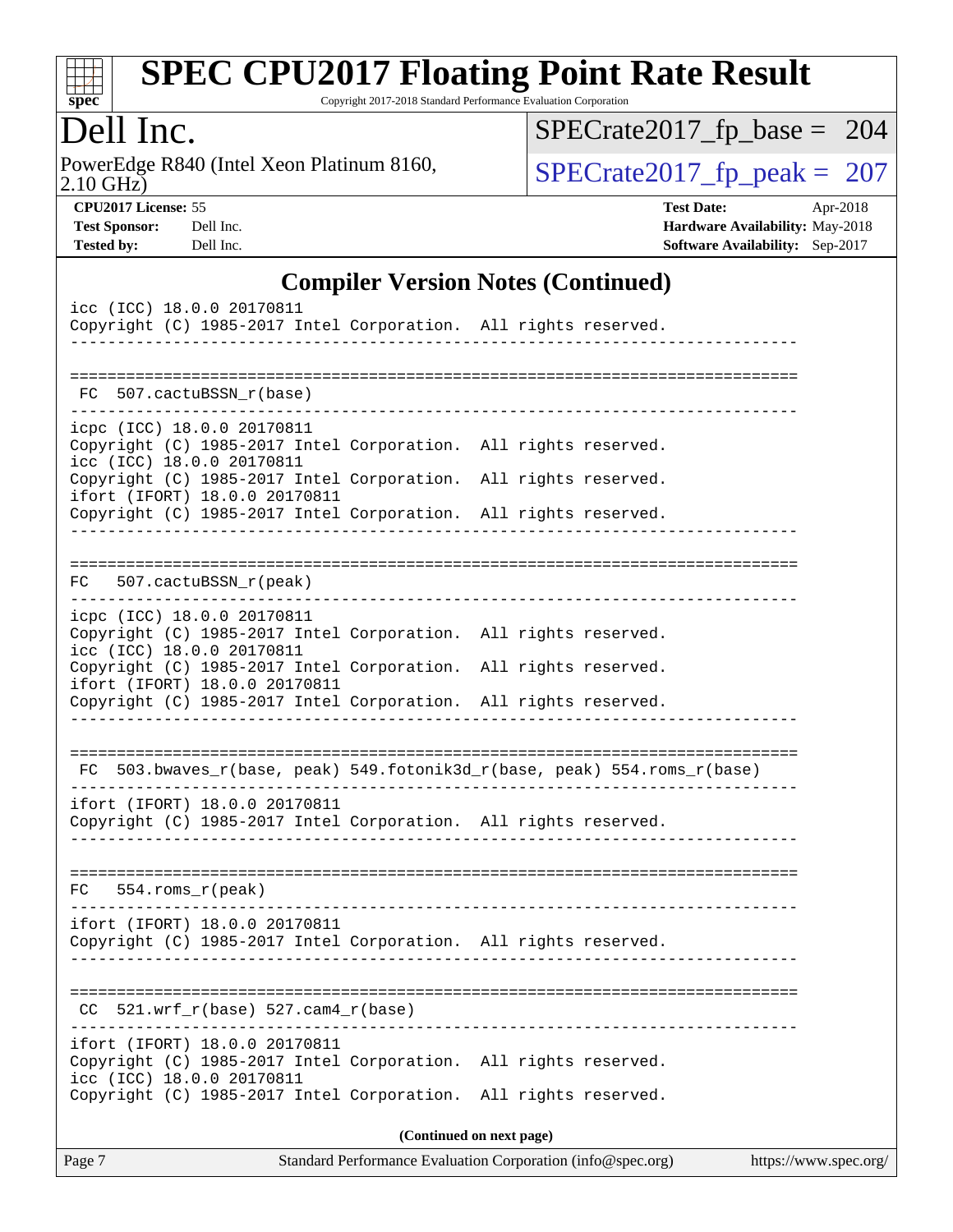

Copyright 2017-2018 Standard Performance Evaluation Corporation

## Dell Inc.

2.10 GHz) PowerEdge R840 (Intel Xeon Platinum 8160,  $\vert$  [SPECrate2017\\_fp\\_peak =](http://www.spec.org/auto/cpu2017/Docs/result-fields.html#SPECrate2017fppeak) 207

[SPECrate2017\\_fp\\_base =](http://www.spec.org/auto/cpu2017/Docs/result-fields.html#SPECrate2017fpbase) 204

**[CPU2017 License:](http://www.spec.org/auto/cpu2017/Docs/result-fields.html#CPU2017License)** 55 **[Test Date:](http://www.spec.org/auto/cpu2017/Docs/result-fields.html#TestDate)** Apr-2018 **[Test Sponsor:](http://www.spec.org/auto/cpu2017/Docs/result-fields.html#TestSponsor)** Dell Inc. **[Hardware Availability:](http://www.spec.org/auto/cpu2017/Docs/result-fields.html#HardwareAvailability)** May-2018 **[Tested by:](http://www.spec.org/auto/cpu2017/Docs/result-fields.html#Testedby)** Dell Inc. **[Software Availability:](http://www.spec.org/auto/cpu2017/Docs/result-fields.html#SoftwareAvailability)** Sep-2017

#### **[Compiler Version Notes \(Continued\)](http://www.spec.org/auto/cpu2017/Docs/result-fields.html#CompilerVersionNotes)**

------------------------------------------------------------------------------

| $\sim$ $\sim$ |  |  |  |  |  |  |  |  |  |  |  |  |  |  |  |  |  |  |  |
|---------------|--|--|--|--|--|--|--|--|--|--|--|--|--|--|--|--|--|--|--|

|  |  |  | $  -$ |
|--|--|--|-------|

ifort (IFORT) 18.0.0 20170811 Copyright (C) 1985-2017 Intel Corporation. All rights reserved. icc (ICC) 18.0.0 20170811

Copyright (C) 1985-2017 Intel Corporation. All rights reserved.

------------------------------------------------------------------------------

### **[Base Compiler Invocation](http://www.spec.org/auto/cpu2017/Docs/result-fields.html#BaseCompilerInvocation)**

[C benchmarks](http://www.spec.org/auto/cpu2017/Docs/result-fields.html#Cbenchmarks):

[icc](http://www.spec.org/cpu2017/results/res2018q2/cpu2017-20180514-05556.flags.html#user_CCbase_intel_icc_18.0_66fc1ee009f7361af1fbd72ca7dcefbb700085f36577c54f309893dd4ec40d12360134090235512931783d35fd58c0460139e722d5067c5574d8eaf2b3e37e92)

[C++ benchmarks:](http://www.spec.org/auto/cpu2017/Docs/result-fields.html#CXXbenchmarks) [icpc](http://www.spec.org/cpu2017/results/res2018q2/cpu2017-20180514-05556.flags.html#user_CXXbase_intel_icpc_18.0_c510b6838c7f56d33e37e94d029a35b4a7bccf4766a728ee175e80a419847e808290a9b78be685c44ab727ea267ec2f070ec5dc83b407c0218cded6866a35d07)

[Fortran benchmarks](http://www.spec.org/auto/cpu2017/Docs/result-fields.html#Fortranbenchmarks): [ifort](http://www.spec.org/cpu2017/results/res2018q2/cpu2017-20180514-05556.flags.html#user_FCbase_intel_ifort_18.0_8111460550e3ca792625aed983ce982f94888b8b503583aa7ba2b8303487b4d8a21a13e7191a45c5fd58ff318f48f9492884d4413fa793fd88dd292cad7027ca)

[Benchmarks using both Fortran and C](http://www.spec.org/auto/cpu2017/Docs/result-fields.html#BenchmarksusingbothFortranandC): [ifort](http://www.spec.org/cpu2017/results/res2018q2/cpu2017-20180514-05556.flags.html#user_CC_FCbase_intel_ifort_18.0_8111460550e3ca792625aed983ce982f94888b8b503583aa7ba2b8303487b4d8a21a13e7191a45c5fd58ff318f48f9492884d4413fa793fd88dd292cad7027ca) [icc](http://www.spec.org/cpu2017/results/res2018q2/cpu2017-20180514-05556.flags.html#user_CC_FCbase_intel_icc_18.0_66fc1ee009f7361af1fbd72ca7dcefbb700085f36577c54f309893dd4ec40d12360134090235512931783d35fd58c0460139e722d5067c5574d8eaf2b3e37e92)

[Benchmarks using both C and C++](http://www.spec.org/auto/cpu2017/Docs/result-fields.html#BenchmarksusingbothCandCXX): [icpc](http://www.spec.org/cpu2017/results/res2018q2/cpu2017-20180514-05556.flags.html#user_CC_CXXbase_intel_icpc_18.0_c510b6838c7f56d33e37e94d029a35b4a7bccf4766a728ee175e80a419847e808290a9b78be685c44ab727ea267ec2f070ec5dc83b407c0218cded6866a35d07) [icc](http://www.spec.org/cpu2017/results/res2018q2/cpu2017-20180514-05556.flags.html#user_CC_CXXbase_intel_icc_18.0_66fc1ee009f7361af1fbd72ca7dcefbb700085f36577c54f309893dd4ec40d12360134090235512931783d35fd58c0460139e722d5067c5574d8eaf2b3e37e92)

[Benchmarks using Fortran, C, and C++:](http://www.spec.org/auto/cpu2017/Docs/result-fields.html#BenchmarksusingFortranCandCXX) [icpc](http://www.spec.org/cpu2017/results/res2018q2/cpu2017-20180514-05556.flags.html#user_CC_CXX_FCbase_intel_icpc_18.0_c510b6838c7f56d33e37e94d029a35b4a7bccf4766a728ee175e80a419847e808290a9b78be685c44ab727ea267ec2f070ec5dc83b407c0218cded6866a35d07) [icc](http://www.spec.org/cpu2017/results/res2018q2/cpu2017-20180514-05556.flags.html#user_CC_CXX_FCbase_intel_icc_18.0_66fc1ee009f7361af1fbd72ca7dcefbb700085f36577c54f309893dd4ec40d12360134090235512931783d35fd58c0460139e722d5067c5574d8eaf2b3e37e92) [ifort](http://www.spec.org/cpu2017/results/res2018q2/cpu2017-20180514-05556.flags.html#user_CC_CXX_FCbase_intel_ifort_18.0_8111460550e3ca792625aed983ce982f94888b8b503583aa7ba2b8303487b4d8a21a13e7191a45c5fd58ff318f48f9492884d4413fa793fd88dd292cad7027ca)

### **[Base Portability Flags](http://www.spec.org/auto/cpu2017/Docs/result-fields.html#BasePortabilityFlags)**

 503.bwaves\_r: [-DSPEC\\_LP64](http://www.spec.org/cpu2017/results/res2018q2/cpu2017-20180514-05556.flags.html#suite_basePORTABILITY503_bwaves_r_DSPEC_LP64) 507.cactuBSSN\_r: [-DSPEC\\_LP64](http://www.spec.org/cpu2017/results/res2018q2/cpu2017-20180514-05556.flags.html#suite_basePORTABILITY507_cactuBSSN_r_DSPEC_LP64) 508.namd\_r: [-DSPEC\\_LP64](http://www.spec.org/cpu2017/results/res2018q2/cpu2017-20180514-05556.flags.html#suite_basePORTABILITY508_namd_r_DSPEC_LP64) 510.parest\_r: [-DSPEC\\_LP64](http://www.spec.org/cpu2017/results/res2018q2/cpu2017-20180514-05556.flags.html#suite_basePORTABILITY510_parest_r_DSPEC_LP64) 511.povray\_r: [-DSPEC\\_LP64](http://www.spec.org/cpu2017/results/res2018q2/cpu2017-20180514-05556.flags.html#suite_basePORTABILITY511_povray_r_DSPEC_LP64) 519.lbm\_r: [-DSPEC\\_LP64](http://www.spec.org/cpu2017/results/res2018q2/cpu2017-20180514-05556.flags.html#suite_basePORTABILITY519_lbm_r_DSPEC_LP64) 521.wrf\_r: [-DSPEC\\_LP64](http://www.spec.org/cpu2017/results/res2018q2/cpu2017-20180514-05556.flags.html#suite_basePORTABILITY521_wrf_r_DSPEC_LP64) [-DSPEC\\_CASE\\_FLAG](http://www.spec.org/cpu2017/results/res2018q2/cpu2017-20180514-05556.flags.html#b521.wrf_r_baseCPORTABILITY_DSPEC_CASE_FLAG) [-convert big\\_endian](http://www.spec.org/cpu2017/results/res2018q2/cpu2017-20180514-05556.flags.html#user_baseFPORTABILITY521_wrf_r_convert_big_endian_c3194028bc08c63ac5d04de18c48ce6d347e4e562e8892b8bdbdc0214820426deb8554edfa529a3fb25a586e65a3d812c835984020483e7e73212c4d31a38223) 526.blender\_r: [-DSPEC\\_LP64](http://www.spec.org/cpu2017/results/res2018q2/cpu2017-20180514-05556.flags.html#suite_basePORTABILITY526_blender_r_DSPEC_LP64) [-DSPEC\\_LINUX](http://www.spec.org/cpu2017/results/res2018q2/cpu2017-20180514-05556.flags.html#b526.blender_r_baseCPORTABILITY_DSPEC_LINUX) [-funsigned-char](http://www.spec.org/cpu2017/results/res2018q2/cpu2017-20180514-05556.flags.html#user_baseCPORTABILITY526_blender_r_force_uchar_40c60f00ab013830e2dd6774aeded3ff59883ba5a1fc5fc14077f794d777847726e2a5858cbc7672e36e1b067e7e5c1d9a74f7176df07886a243d7cc18edfe67) 527.cam4\_r: [-DSPEC\\_LP64](http://www.spec.org/cpu2017/results/res2018q2/cpu2017-20180514-05556.flags.html#suite_basePORTABILITY527_cam4_r_DSPEC_LP64) [-DSPEC\\_CASE\\_FLAG](http://www.spec.org/cpu2017/results/res2018q2/cpu2017-20180514-05556.flags.html#b527.cam4_r_baseCPORTABILITY_DSPEC_CASE_FLAG) 538.imagick\_r: [-DSPEC\\_LP64](http://www.spec.org/cpu2017/results/res2018q2/cpu2017-20180514-05556.flags.html#suite_basePORTABILITY538_imagick_r_DSPEC_LP64)

**(Continued on next page)**

Page 8 Standard Performance Evaluation Corporation [\(info@spec.org\)](mailto:info@spec.org) <https://www.spec.org/>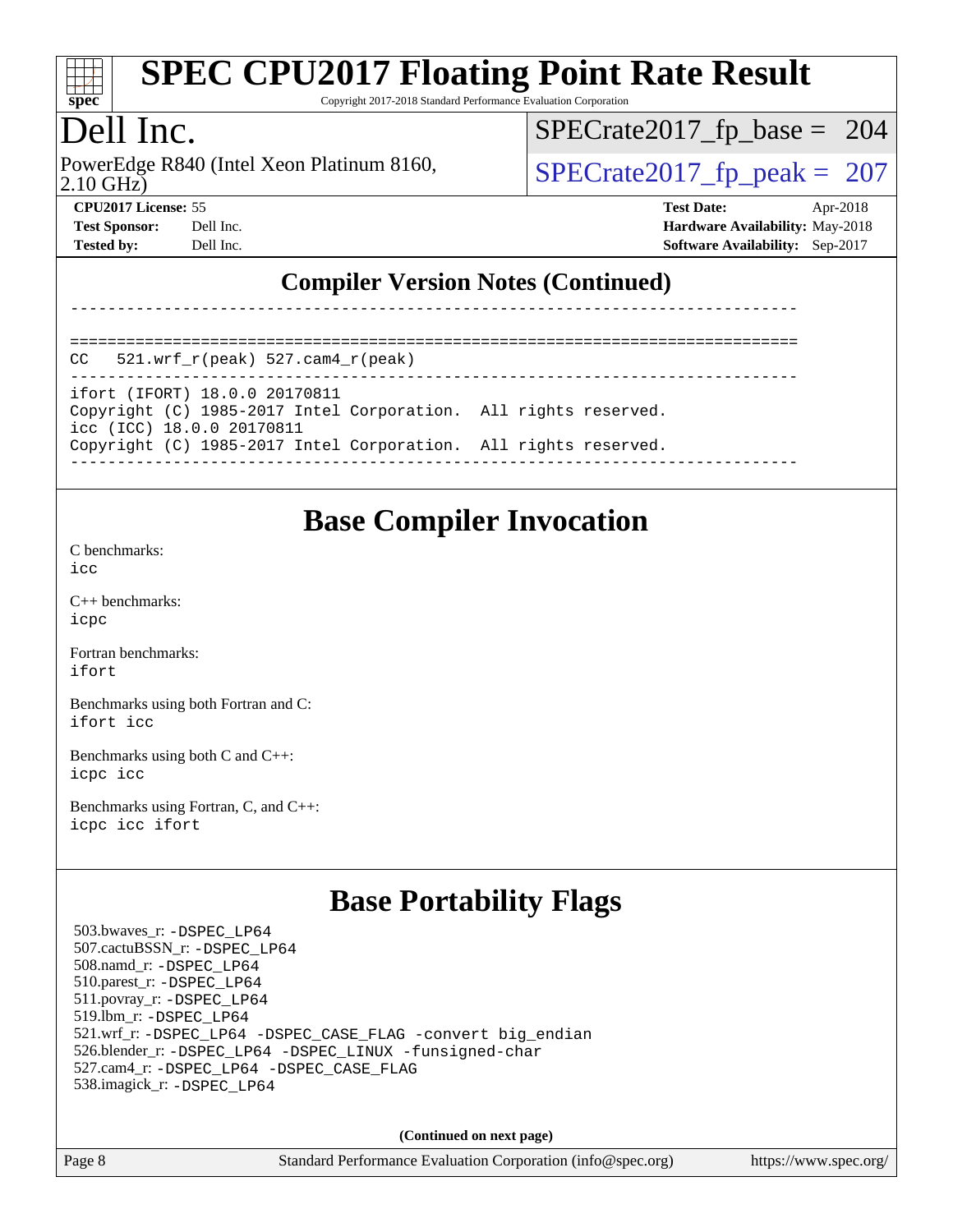

Copyright 2017-2018 Standard Performance Evaluation Corporation

## Dell Inc.

2.10 GHz) PowerEdge R840 (Intel Xeon Platinum 8160,  $\vert$  [SPECrate2017\\_fp\\_peak =](http://www.spec.org/auto/cpu2017/Docs/result-fields.html#SPECrate2017fppeak) 207

[SPECrate2017\\_fp\\_base =](http://www.spec.org/auto/cpu2017/Docs/result-fields.html#SPECrate2017fpbase) 204

**[CPU2017 License:](http://www.spec.org/auto/cpu2017/Docs/result-fields.html#CPU2017License)** 55 **[Test Date:](http://www.spec.org/auto/cpu2017/Docs/result-fields.html#TestDate)** Apr-2018 **[Test Sponsor:](http://www.spec.org/auto/cpu2017/Docs/result-fields.html#TestSponsor)** Dell Inc. **[Hardware Availability:](http://www.spec.org/auto/cpu2017/Docs/result-fields.html#HardwareAvailability)** May-2018 **[Tested by:](http://www.spec.org/auto/cpu2017/Docs/result-fields.html#Testedby)** Dell Inc. **[Software Availability:](http://www.spec.org/auto/cpu2017/Docs/result-fields.html#SoftwareAvailability)** Sep-2017

## **[Base Portability Flags \(Continued\)](http://www.spec.org/auto/cpu2017/Docs/result-fields.html#BasePortabilityFlags)**

 544.nab\_r: [-DSPEC\\_LP64](http://www.spec.org/cpu2017/results/res2018q2/cpu2017-20180514-05556.flags.html#suite_basePORTABILITY544_nab_r_DSPEC_LP64) 549.fotonik3d\_r: [-DSPEC\\_LP64](http://www.spec.org/cpu2017/results/res2018q2/cpu2017-20180514-05556.flags.html#suite_basePORTABILITY549_fotonik3d_r_DSPEC_LP64) 554.roms\_r: [-DSPEC\\_LP64](http://www.spec.org/cpu2017/results/res2018q2/cpu2017-20180514-05556.flags.html#suite_basePORTABILITY554_roms_r_DSPEC_LP64)

**[Base Optimization Flags](http://www.spec.org/auto/cpu2017/Docs/result-fields.html#BaseOptimizationFlags)**

[C benchmarks](http://www.spec.org/auto/cpu2017/Docs/result-fields.html#Cbenchmarks):

[-xCORE-AVX512](http://www.spec.org/cpu2017/results/res2018q2/cpu2017-20180514-05556.flags.html#user_CCbase_f-xCORE-AVX512) [-ipo](http://www.spec.org/cpu2017/results/res2018q2/cpu2017-20180514-05556.flags.html#user_CCbase_f-ipo) [-O3](http://www.spec.org/cpu2017/results/res2018q2/cpu2017-20180514-05556.flags.html#user_CCbase_f-O3) [-no-prec-div](http://www.spec.org/cpu2017/results/res2018q2/cpu2017-20180514-05556.flags.html#user_CCbase_f-no-prec-div) [-qopt-prefetch](http://www.spec.org/cpu2017/results/res2018q2/cpu2017-20180514-05556.flags.html#user_CCbase_f-qopt-prefetch) [-ffinite-math-only](http://www.spec.org/cpu2017/results/res2018q2/cpu2017-20180514-05556.flags.html#user_CCbase_f_finite_math_only_cb91587bd2077682c4b38af759c288ed7c732db004271a9512da14a4f8007909a5f1427ecbf1a0fb78ff2a814402c6114ac565ca162485bbcae155b5e4258871) [-qopt-mem-layout-trans=3](http://www.spec.org/cpu2017/results/res2018q2/cpu2017-20180514-05556.flags.html#user_CCbase_f-qopt-mem-layout-trans_de80db37974c74b1f0e20d883f0b675c88c3b01e9d123adea9b28688d64333345fb62bc4a798493513fdb68f60282f9a726aa07f478b2f7113531aecce732043)

[C++ benchmarks:](http://www.spec.org/auto/cpu2017/Docs/result-fields.html#CXXbenchmarks)

[-xCORE-AVX512](http://www.spec.org/cpu2017/results/res2018q2/cpu2017-20180514-05556.flags.html#user_CXXbase_f-xCORE-AVX512) [-ipo](http://www.spec.org/cpu2017/results/res2018q2/cpu2017-20180514-05556.flags.html#user_CXXbase_f-ipo) [-O3](http://www.spec.org/cpu2017/results/res2018q2/cpu2017-20180514-05556.flags.html#user_CXXbase_f-O3) [-no-prec-div](http://www.spec.org/cpu2017/results/res2018q2/cpu2017-20180514-05556.flags.html#user_CXXbase_f-no-prec-div) [-qopt-prefetch](http://www.spec.org/cpu2017/results/res2018q2/cpu2017-20180514-05556.flags.html#user_CXXbase_f-qopt-prefetch) [-ffinite-math-only](http://www.spec.org/cpu2017/results/res2018q2/cpu2017-20180514-05556.flags.html#user_CXXbase_f_finite_math_only_cb91587bd2077682c4b38af759c288ed7c732db004271a9512da14a4f8007909a5f1427ecbf1a0fb78ff2a814402c6114ac565ca162485bbcae155b5e4258871) [-qopt-mem-layout-trans=3](http://www.spec.org/cpu2017/results/res2018q2/cpu2017-20180514-05556.flags.html#user_CXXbase_f-qopt-mem-layout-trans_de80db37974c74b1f0e20d883f0b675c88c3b01e9d123adea9b28688d64333345fb62bc4a798493513fdb68f60282f9a726aa07f478b2f7113531aecce732043)

[Fortran benchmarks](http://www.spec.org/auto/cpu2017/Docs/result-fields.html#Fortranbenchmarks):

[-xCORE-AVX512](http://www.spec.org/cpu2017/results/res2018q2/cpu2017-20180514-05556.flags.html#user_FCbase_f-xCORE-AVX512) [-ipo](http://www.spec.org/cpu2017/results/res2018q2/cpu2017-20180514-05556.flags.html#user_FCbase_f-ipo) [-O3](http://www.spec.org/cpu2017/results/res2018q2/cpu2017-20180514-05556.flags.html#user_FCbase_f-O3) [-no-prec-div](http://www.spec.org/cpu2017/results/res2018q2/cpu2017-20180514-05556.flags.html#user_FCbase_f-no-prec-div) [-qopt-prefetch](http://www.spec.org/cpu2017/results/res2018q2/cpu2017-20180514-05556.flags.html#user_FCbase_f-qopt-prefetch) [-ffinite-math-only](http://www.spec.org/cpu2017/results/res2018q2/cpu2017-20180514-05556.flags.html#user_FCbase_f_finite_math_only_cb91587bd2077682c4b38af759c288ed7c732db004271a9512da14a4f8007909a5f1427ecbf1a0fb78ff2a814402c6114ac565ca162485bbcae155b5e4258871) [-qopt-mem-layout-trans=3](http://www.spec.org/cpu2017/results/res2018q2/cpu2017-20180514-05556.flags.html#user_FCbase_f-qopt-mem-layout-trans_de80db37974c74b1f0e20d883f0b675c88c3b01e9d123adea9b28688d64333345fb62bc4a798493513fdb68f60282f9a726aa07f478b2f7113531aecce732043) [-nostandard-realloc-lhs](http://www.spec.org/cpu2017/results/res2018q2/cpu2017-20180514-05556.flags.html#user_FCbase_f_2003_std_realloc_82b4557e90729c0f113870c07e44d33d6f5a304b4f63d4c15d2d0f1fab99f5daaed73bdb9275d9ae411527f28b936061aa8b9c8f2d63842963b95c9dd6426b8a) [-align array32byte](http://www.spec.org/cpu2017/results/res2018q2/cpu2017-20180514-05556.flags.html#user_FCbase_align_array32byte_b982fe038af199962ba9a80c053b8342c548c85b40b8e86eb3cc33dee0d7986a4af373ac2d51c3f7cf710a18d62fdce2948f201cd044323541f22fc0fffc51b6)

[Benchmarks using both Fortran and C](http://www.spec.org/auto/cpu2017/Docs/result-fields.html#BenchmarksusingbothFortranandC):

[-xCORE-AVX512](http://www.spec.org/cpu2017/results/res2018q2/cpu2017-20180514-05556.flags.html#user_CC_FCbase_f-xCORE-AVX512) [-ipo](http://www.spec.org/cpu2017/results/res2018q2/cpu2017-20180514-05556.flags.html#user_CC_FCbase_f-ipo) [-O3](http://www.spec.org/cpu2017/results/res2018q2/cpu2017-20180514-05556.flags.html#user_CC_FCbase_f-O3) [-no-prec-div](http://www.spec.org/cpu2017/results/res2018q2/cpu2017-20180514-05556.flags.html#user_CC_FCbase_f-no-prec-div) [-qopt-prefetch](http://www.spec.org/cpu2017/results/res2018q2/cpu2017-20180514-05556.flags.html#user_CC_FCbase_f-qopt-prefetch) [-ffinite-math-only](http://www.spec.org/cpu2017/results/res2018q2/cpu2017-20180514-05556.flags.html#user_CC_FCbase_f_finite_math_only_cb91587bd2077682c4b38af759c288ed7c732db004271a9512da14a4f8007909a5f1427ecbf1a0fb78ff2a814402c6114ac565ca162485bbcae155b5e4258871) [-qopt-mem-layout-trans=3](http://www.spec.org/cpu2017/results/res2018q2/cpu2017-20180514-05556.flags.html#user_CC_FCbase_f-qopt-mem-layout-trans_de80db37974c74b1f0e20d883f0b675c88c3b01e9d123adea9b28688d64333345fb62bc4a798493513fdb68f60282f9a726aa07f478b2f7113531aecce732043) [-nostandard-realloc-lhs](http://www.spec.org/cpu2017/results/res2018q2/cpu2017-20180514-05556.flags.html#user_CC_FCbase_f_2003_std_realloc_82b4557e90729c0f113870c07e44d33d6f5a304b4f63d4c15d2d0f1fab99f5daaed73bdb9275d9ae411527f28b936061aa8b9c8f2d63842963b95c9dd6426b8a) [-align array32byte](http://www.spec.org/cpu2017/results/res2018q2/cpu2017-20180514-05556.flags.html#user_CC_FCbase_align_array32byte_b982fe038af199962ba9a80c053b8342c548c85b40b8e86eb3cc33dee0d7986a4af373ac2d51c3f7cf710a18d62fdce2948f201cd044323541f22fc0fffc51b6)

[Benchmarks using both C and C++](http://www.spec.org/auto/cpu2017/Docs/result-fields.html#BenchmarksusingbothCandCXX):

[-xCORE-AVX512](http://www.spec.org/cpu2017/results/res2018q2/cpu2017-20180514-05556.flags.html#user_CC_CXXbase_f-xCORE-AVX512) [-ipo](http://www.spec.org/cpu2017/results/res2018q2/cpu2017-20180514-05556.flags.html#user_CC_CXXbase_f-ipo) [-O3](http://www.spec.org/cpu2017/results/res2018q2/cpu2017-20180514-05556.flags.html#user_CC_CXXbase_f-O3) [-no-prec-div](http://www.spec.org/cpu2017/results/res2018q2/cpu2017-20180514-05556.flags.html#user_CC_CXXbase_f-no-prec-div) [-qopt-prefetch](http://www.spec.org/cpu2017/results/res2018q2/cpu2017-20180514-05556.flags.html#user_CC_CXXbase_f-qopt-prefetch) [-ffinite-math-only](http://www.spec.org/cpu2017/results/res2018q2/cpu2017-20180514-05556.flags.html#user_CC_CXXbase_f_finite_math_only_cb91587bd2077682c4b38af759c288ed7c732db004271a9512da14a4f8007909a5f1427ecbf1a0fb78ff2a814402c6114ac565ca162485bbcae155b5e4258871) [-qopt-mem-layout-trans=3](http://www.spec.org/cpu2017/results/res2018q2/cpu2017-20180514-05556.flags.html#user_CC_CXXbase_f-qopt-mem-layout-trans_de80db37974c74b1f0e20d883f0b675c88c3b01e9d123adea9b28688d64333345fb62bc4a798493513fdb68f60282f9a726aa07f478b2f7113531aecce732043)

[Benchmarks using Fortran, C, and C++:](http://www.spec.org/auto/cpu2017/Docs/result-fields.html#BenchmarksusingFortranCandCXX)

[-xCORE-AVX512](http://www.spec.org/cpu2017/results/res2018q2/cpu2017-20180514-05556.flags.html#user_CC_CXX_FCbase_f-xCORE-AVX512) [-ipo](http://www.spec.org/cpu2017/results/res2018q2/cpu2017-20180514-05556.flags.html#user_CC_CXX_FCbase_f-ipo) [-O3](http://www.spec.org/cpu2017/results/res2018q2/cpu2017-20180514-05556.flags.html#user_CC_CXX_FCbase_f-O3) [-no-prec-div](http://www.spec.org/cpu2017/results/res2018q2/cpu2017-20180514-05556.flags.html#user_CC_CXX_FCbase_f-no-prec-div) [-qopt-prefetch](http://www.spec.org/cpu2017/results/res2018q2/cpu2017-20180514-05556.flags.html#user_CC_CXX_FCbase_f-qopt-prefetch) [-ffinite-math-only](http://www.spec.org/cpu2017/results/res2018q2/cpu2017-20180514-05556.flags.html#user_CC_CXX_FCbase_f_finite_math_only_cb91587bd2077682c4b38af759c288ed7c732db004271a9512da14a4f8007909a5f1427ecbf1a0fb78ff2a814402c6114ac565ca162485bbcae155b5e4258871) [-qopt-mem-layout-trans=3](http://www.spec.org/cpu2017/results/res2018q2/cpu2017-20180514-05556.flags.html#user_CC_CXX_FCbase_f-qopt-mem-layout-trans_de80db37974c74b1f0e20d883f0b675c88c3b01e9d123adea9b28688d64333345fb62bc4a798493513fdb68f60282f9a726aa07f478b2f7113531aecce732043) [-nostandard-realloc-lhs](http://www.spec.org/cpu2017/results/res2018q2/cpu2017-20180514-05556.flags.html#user_CC_CXX_FCbase_f_2003_std_realloc_82b4557e90729c0f113870c07e44d33d6f5a304b4f63d4c15d2d0f1fab99f5daaed73bdb9275d9ae411527f28b936061aa8b9c8f2d63842963b95c9dd6426b8a) [-align array32byte](http://www.spec.org/cpu2017/results/res2018q2/cpu2017-20180514-05556.flags.html#user_CC_CXX_FCbase_align_array32byte_b982fe038af199962ba9a80c053b8342c548c85b40b8e86eb3cc33dee0d7986a4af373ac2d51c3f7cf710a18d62fdce2948f201cd044323541f22fc0fffc51b6)

## **[Base Other Flags](http://www.spec.org/auto/cpu2017/Docs/result-fields.html#BaseOtherFlags)**

[C benchmarks](http://www.spec.org/auto/cpu2017/Docs/result-fields.html#Cbenchmarks):  $-m64 - std= c11$  $-m64 - std= c11$ 

[C++ benchmarks:](http://www.spec.org/auto/cpu2017/Docs/result-fields.html#CXXbenchmarks) [-m64](http://www.spec.org/cpu2017/results/res2018q2/cpu2017-20180514-05556.flags.html#user_CXXbase_intel_intel64_18.0_af43caccfc8ded86e7699f2159af6efc7655f51387b94da716254467f3c01020a5059329e2569e4053f409e7c9202a7efc638f7a6d1ffb3f52dea4a3e31d82ab)

**(Continued on next page)**

Page 9 Standard Performance Evaluation Corporation [\(info@spec.org\)](mailto:info@spec.org) <https://www.spec.org/>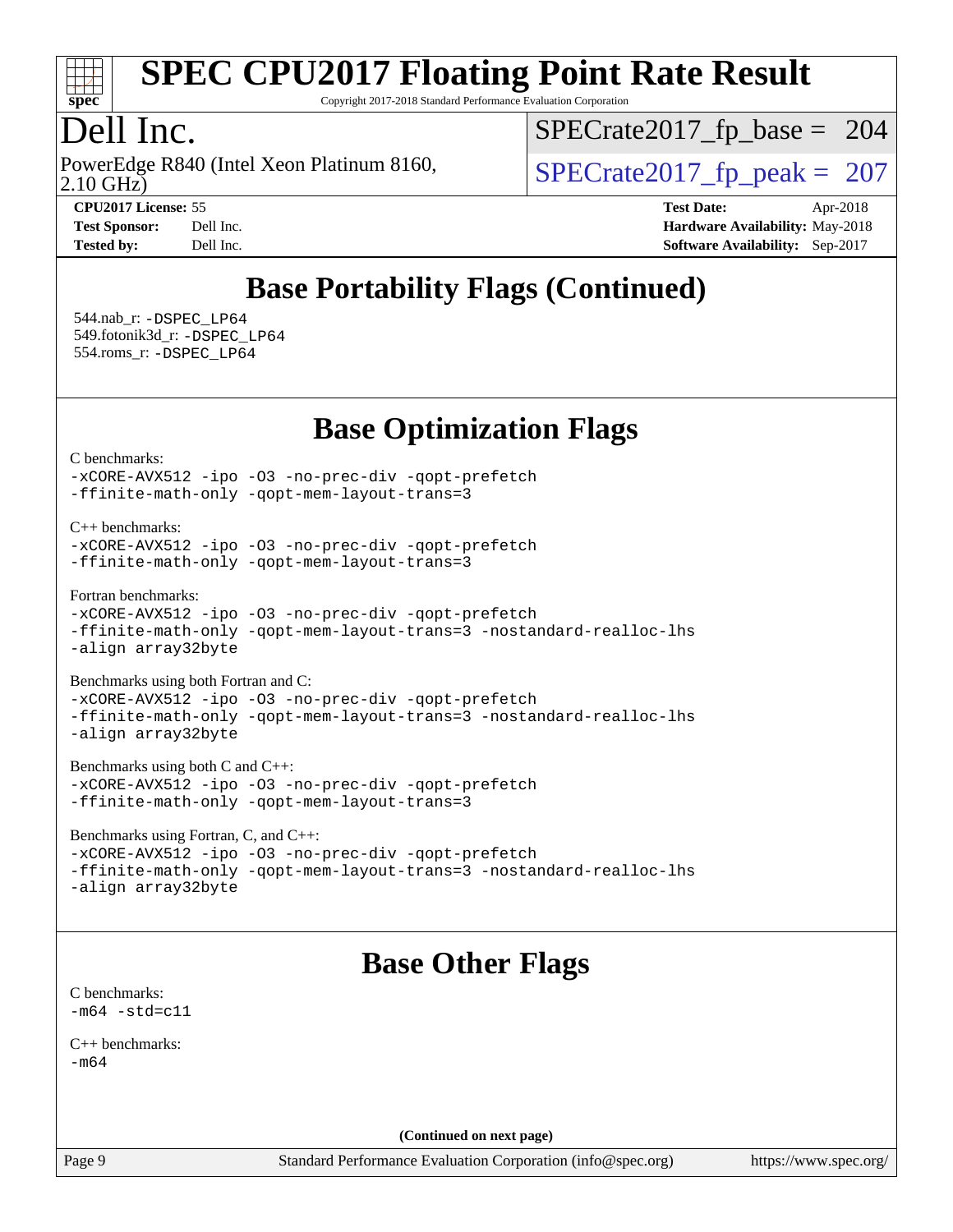

Copyright 2017-2018 Standard Performance Evaluation Corporation

## Dell Inc.

2.10 GHz) PowerEdge R840 (Intel Xeon Platinum 8160,  $\vert$  [SPECrate2017\\_fp\\_peak =](http://www.spec.org/auto/cpu2017/Docs/result-fields.html#SPECrate2017fppeak) 207

[SPECrate2017\\_fp\\_base =](http://www.spec.org/auto/cpu2017/Docs/result-fields.html#SPECrate2017fpbase) 204

**[CPU2017 License:](http://www.spec.org/auto/cpu2017/Docs/result-fields.html#CPU2017License)** 55 **[Test Date:](http://www.spec.org/auto/cpu2017/Docs/result-fields.html#TestDate)** Apr-2018 **[Test Sponsor:](http://www.spec.org/auto/cpu2017/Docs/result-fields.html#TestSponsor)** Dell Inc. **[Hardware Availability:](http://www.spec.org/auto/cpu2017/Docs/result-fields.html#HardwareAvailability)** May-2018 **[Tested by:](http://www.spec.org/auto/cpu2017/Docs/result-fields.html#Testedby)** Dell Inc. **[Software Availability:](http://www.spec.org/auto/cpu2017/Docs/result-fields.html#SoftwareAvailability)** Sep-2017

### **[Base Other Flags \(Continued\)](http://www.spec.org/auto/cpu2017/Docs/result-fields.html#BaseOtherFlags)**

[Fortran benchmarks](http://www.spec.org/auto/cpu2017/Docs/result-fields.html#Fortranbenchmarks):

[-m64](http://www.spec.org/cpu2017/results/res2018q2/cpu2017-20180514-05556.flags.html#user_FCbase_intel_intel64_18.0_af43caccfc8ded86e7699f2159af6efc7655f51387b94da716254467f3c01020a5059329e2569e4053f409e7c9202a7efc638f7a6d1ffb3f52dea4a3e31d82ab)

[Benchmarks using both Fortran and C](http://www.spec.org/auto/cpu2017/Docs/result-fields.html#BenchmarksusingbothFortranandC):  $-m64 - std= c11$  $-m64 - std= c11$ 

[Benchmarks using both C and C++](http://www.spec.org/auto/cpu2017/Docs/result-fields.html#BenchmarksusingbothCandCXX):  $-m64$   $-std=cl1$ 

[Benchmarks using Fortran, C, and C++:](http://www.spec.org/auto/cpu2017/Docs/result-fields.html#BenchmarksusingFortranCandCXX)  $-m64 - std = c11$  $-m64 - std = c11$ 

## **[Peak Compiler Invocation](http://www.spec.org/auto/cpu2017/Docs/result-fields.html#PeakCompilerInvocation)**

[C benchmarks](http://www.spec.org/auto/cpu2017/Docs/result-fields.html#Cbenchmarks): [icc](http://www.spec.org/cpu2017/results/res2018q2/cpu2017-20180514-05556.flags.html#user_CCpeak_intel_icc_18.0_66fc1ee009f7361af1fbd72ca7dcefbb700085f36577c54f309893dd4ec40d12360134090235512931783d35fd58c0460139e722d5067c5574d8eaf2b3e37e92)

[C++ benchmarks:](http://www.spec.org/auto/cpu2017/Docs/result-fields.html#CXXbenchmarks) [icpc](http://www.spec.org/cpu2017/results/res2018q2/cpu2017-20180514-05556.flags.html#user_CXXpeak_intel_icpc_18.0_c510b6838c7f56d33e37e94d029a35b4a7bccf4766a728ee175e80a419847e808290a9b78be685c44ab727ea267ec2f070ec5dc83b407c0218cded6866a35d07)

[Fortran benchmarks](http://www.spec.org/auto/cpu2017/Docs/result-fields.html#Fortranbenchmarks): [ifort](http://www.spec.org/cpu2017/results/res2018q2/cpu2017-20180514-05556.flags.html#user_FCpeak_intel_ifort_18.0_8111460550e3ca792625aed983ce982f94888b8b503583aa7ba2b8303487b4d8a21a13e7191a45c5fd58ff318f48f9492884d4413fa793fd88dd292cad7027ca)

[Benchmarks using both Fortran and C](http://www.spec.org/auto/cpu2017/Docs/result-fields.html#BenchmarksusingbothFortranandC): [ifort](http://www.spec.org/cpu2017/results/res2018q2/cpu2017-20180514-05556.flags.html#user_CC_FCpeak_intel_ifort_18.0_8111460550e3ca792625aed983ce982f94888b8b503583aa7ba2b8303487b4d8a21a13e7191a45c5fd58ff318f48f9492884d4413fa793fd88dd292cad7027ca) [icc](http://www.spec.org/cpu2017/results/res2018q2/cpu2017-20180514-05556.flags.html#user_CC_FCpeak_intel_icc_18.0_66fc1ee009f7361af1fbd72ca7dcefbb700085f36577c54f309893dd4ec40d12360134090235512931783d35fd58c0460139e722d5067c5574d8eaf2b3e37e92)

[Benchmarks using both C and C++](http://www.spec.org/auto/cpu2017/Docs/result-fields.html#BenchmarksusingbothCandCXX): [icpc](http://www.spec.org/cpu2017/results/res2018q2/cpu2017-20180514-05556.flags.html#user_CC_CXXpeak_intel_icpc_18.0_c510b6838c7f56d33e37e94d029a35b4a7bccf4766a728ee175e80a419847e808290a9b78be685c44ab727ea267ec2f070ec5dc83b407c0218cded6866a35d07) [icc](http://www.spec.org/cpu2017/results/res2018q2/cpu2017-20180514-05556.flags.html#user_CC_CXXpeak_intel_icc_18.0_66fc1ee009f7361af1fbd72ca7dcefbb700085f36577c54f309893dd4ec40d12360134090235512931783d35fd58c0460139e722d5067c5574d8eaf2b3e37e92)

[Benchmarks using Fortran, C, and C++:](http://www.spec.org/auto/cpu2017/Docs/result-fields.html#BenchmarksusingFortranCandCXX) [icpc](http://www.spec.org/cpu2017/results/res2018q2/cpu2017-20180514-05556.flags.html#user_CC_CXX_FCpeak_intel_icpc_18.0_c510b6838c7f56d33e37e94d029a35b4a7bccf4766a728ee175e80a419847e808290a9b78be685c44ab727ea267ec2f070ec5dc83b407c0218cded6866a35d07) [icc](http://www.spec.org/cpu2017/results/res2018q2/cpu2017-20180514-05556.flags.html#user_CC_CXX_FCpeak_intel_icc_18.0_66fc1ee009f7361af1fbd72ca7dcefbb700085f36577c54f309893dd4ec40d12360134090235512931783d35fd58c0460139e722d5067c5574d8eaf2b3e37e92) [ifort](http://www.spec.org/cpu2017/results/res2018q2/cpu2017-20180514-05556.flags.html#user_CC_CXX_FCpeak_intel_ifort_18.0_8111460550e3ca792625aed983ce982f94888b8b503583aa7ba2b8303487b4d8a21a13e7191a45c5fd58ff318f48f9492884d4413fa793fd88dd292cad7027ca)

## **[Peak Portability Flags](http://www.spec.org/auto/cpu2017/Docs/result-fields.html#PeakPortabilityFlags)**

Same as Base Portability Flags

## **[Peak Optimization Flags](http://www.spec.org/auto/cpu2017/Docs/result-fields.html#PeakOptimizationFlags)**

[C benchmarks:](http://www.spec.org/auto/cpu2017/Docs/result-fields.html#Cbenchmarks)

**(Continued on next page)**

Page 10 Standard Performance Evaluation Corporation [\(info@spec.org\)](mailto:info@spec.org) <https://www.spec.org/>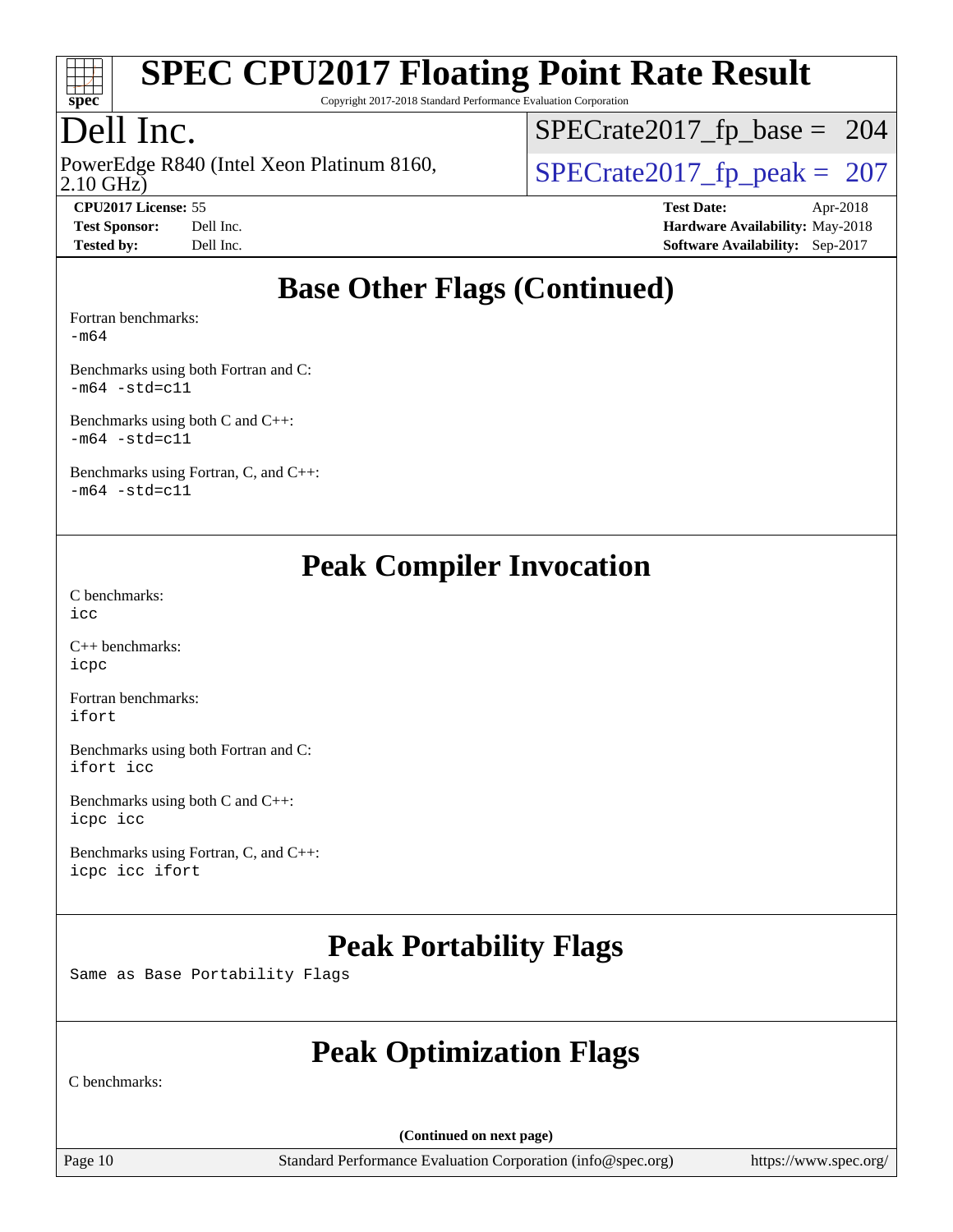

Copyright 2017-2018 Standard Performance Evaluation Corporation

## Dell Inc.

2.10 GHz) PowerEdge R840 (Intel Xeon Platinum 8160,  $\vert$  [SPECrate2017\\_fp\\_peak =](http://www.spec.org/auto/cpu2017/Docs/result-fields.html#SPECrate2017fppeak) 207

[SPECrate2017\\_fp\\_base =](http://www.spec.org/auto/cpu2017/Docs/result-fields.html#SPECrate2017fpbase) 204

**[CPU2017 License:](http://www.spec.org/auto/cpu2017/Docs/result-fields.html#CPU2017License)** 55 **[Test Date:](http://www.spec.org/auto/cpu2017/Docs/result-fields.html#TestDate)** Apr-2018 **[Test Sponsor:](http://www.spec.org/auto/cpu2017/Docs/result-fields.html#TestSponsor)** Dell Inc. **[Hardware Availability:](http://www.spec.org/auto/cpu2017/Docs/result-fields.html#HardwareAvailability)** May-2018 **[Tested by:](http://www.spec.org/auto/cpu2017/Docs/result-fields.html#Testedby)** Dell Inc. **[Software Availability:](http://www.spec.org/auto/cpu2017/Docs/result-fields.html#SoftwareAvailability)** Sep-2017

## **[Peak Optimization Flags \(Continued\)](http://www.spec.org/auto/cpu2017/Docs/result-fields.html#PeakOptimizationFlags)**

```
 519.lbm_r: -prof-gen(pass 1) -prof-use(pass 2) -ipo -xCORE-AVX512
-O3 -no-prec-div -qopt-prefetch -ffinite-math-only
-qopt-mem-layout-trans=3
 538.imagick_r: -xCORE-AVX512 -ipo -O3 -no-prec-div -qopt-prefetch
-ffinite-math-only -qopt-mem-layout-trans=3
 544.nab_r: Same as 519.lbm_r
C++ benchmarks: 
-prof-gen(pass 1) -prof-use(pass 2) -ipo -xCORE-AVX512 -O3
-no-prec-div -qopt-prefetch -ffinite-math-only
-qopt-mem-layout-trans=3
Fortran benchmarks: 
 503.bwaves_r: -xCORE-AVX512 -ipo -O3 -no-prec-div -qopt-prefetch
-ffinite-math-only -qopt-mem-layout-trans=3
-nostandard-realloc-lhs -align array32byte
 549.fotonik3d_r: Same as 503.bwaves_r
 554.roms_r: -prof-gen(pass 1) -prof-use(pass 2) -ipo -xCORE-AVX512
-O3 -no-prec-div -qopt-prefetch -ffinite-math-only
-qopt-mem-layout-trans=3 -nostandard-realloc-lhs
-align array32byte
Benchmarks using both Fortran and C: 
-prof-gen(pass 1) -prof-use(pass 2) -ipo -xCORE-AVX512 -O3
-no-prec-div -qopt-prefetch -ffinite-math-only
-qopt-mem-layout-trans=3 -nostandard-realloc-lhs -align array32byte
Benchmarks using both C and C++: 
-prof-gen(pass 1) -prof-use(pass 2) -ipo -xCORE-AVX512 -O3
-no-prec-div -qopt-prefetch -ffinite-math-only
-qopt-mem-layout-trans=3
Benchmarks using Fortran, C, and C++: 
-prof-gen(pass 1) -prof-use(pass 2) -ipo -xCORE-AVX512 -O3
-no-prec-div -qopt-prefetch -ffinite-math-only
-qopt-mem-layout-trans=3 -nostandard-realloc-lhs -align array32byte
```